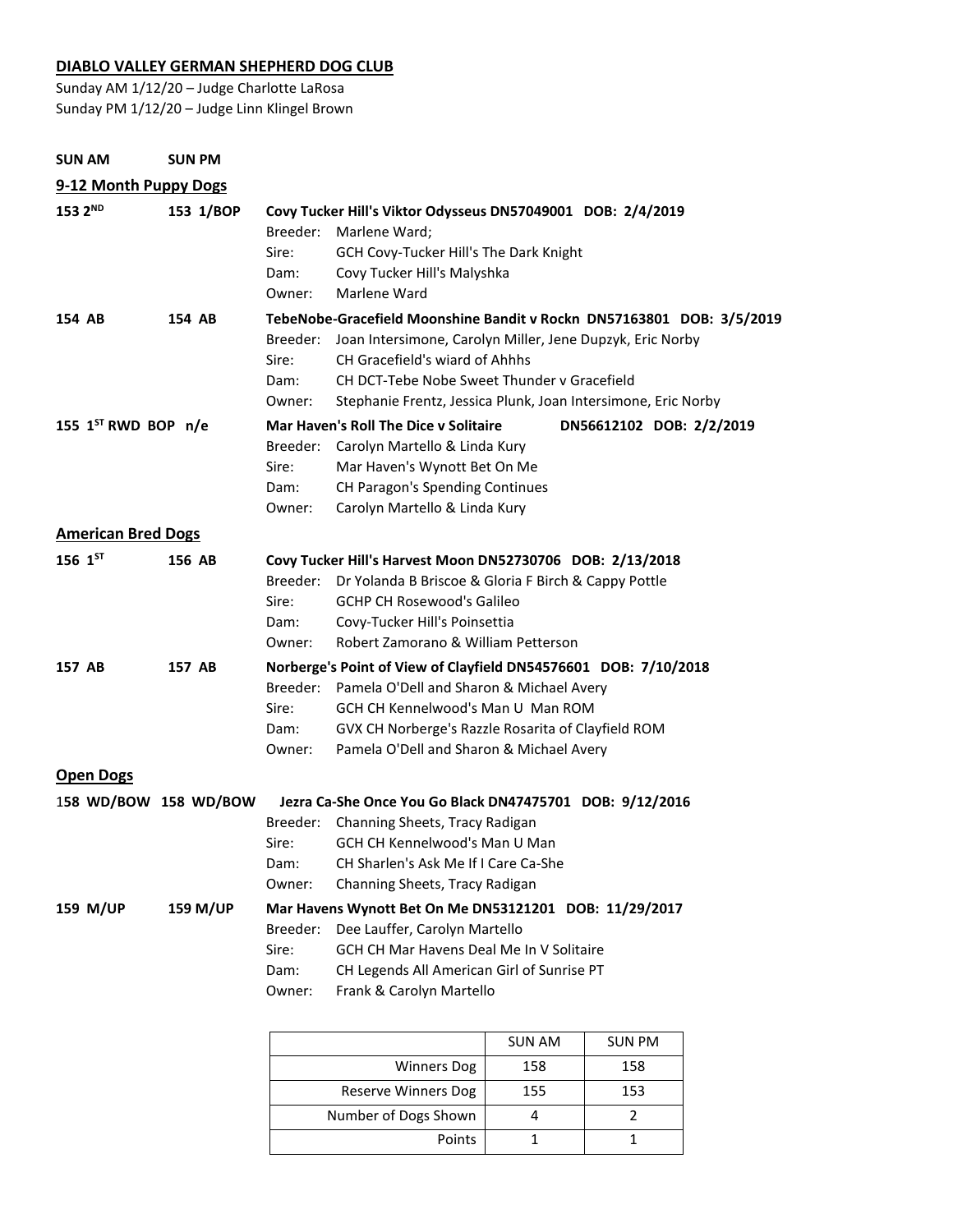| 9-12 Month Puppy Bitches         |                     |                                                           |                                                                                        |  |  |
|----------------------------------|---------------------|-----------------------------------------------------------|----------------------------------------------------------------------------------------|--|--|
| 160 1st BP                       | n/e                 | Covy-Tucker Hill Claire De Lune DN59292601 DOB: 1/22/2019 |                                                                                        |  |  |
|                                  |                     | Breeder:                                                  | Gloria F. Birch, Cappy Pottle & Yolanda Briscoe                                        |  |  |
|                                  |                     | Sire:                                                     | <b>GCHP CH Rosewood's Galileo</b>                                                      |  |  |
|                                  |                     | Dam:                                                      | Covy-Tucker Hill's Julieta                                                             |  |  |
|                                  |                     | Owner:                                                    | Maryanne Cox & Gloria Birch                                                            |  |  |
| $161 \, 2^{nd}$                  |                     |                                                           | 161 1/RWB/BP TebeNobe-Gracefield Moonshine Baby v Rockn DN57163802 DOB: 3/5/2019       |  |  |
|                                  |                     | Breeder:                                                  | Joan Intersimone, Carolyn Miller, Jene Dupzyk, Eric Norby                              |  |  |
|                                  |                     | Sire:                                                     | CH Gracefield's wiard of Ahhhs                                                         |  |  |
|                                  |                     | Dam:                                                      | CH DCT-Tebe Nobe Sweet Thunder y Gracefield                                            |  |  |
|                                  |                     | Owner:                                                    | Stephanie Frentz, Jessica Plunk, Joan Intersimone, Eric Norby                          |  |  |
| 12-18 Month Bitches              |                     |                                                           |                                                                                        |  |  |
| 162 $1^{st}$                     | n/e                 |                                                           | Mar Haven's Ciarra Breeze DN56327004 DOB: 11/16/2018                                   |  |  |
|                                  |                     | Breeder:                                                  | Carolyn Martello & Linda Kury & Amy Riley                                              |  |  |
|                                  |                     | Sire:                                                     | CH Paragon's Spend Away                                                                |  |  |
|                                  |                     | Dam:                                                      | GCH CH Mar Haven's Ciarra v Sharlen                                                    |  |  |
|                                  |                     | Owner:                                                    | Samuel & Stacy Hayano                                                                  |  |  |
| <b>Bred-By Exhibitor Bitches</b> |                     |                                                           |                                                                                        |  |  |
| 163 1st                          | n/e                 |                                                           | Windcrest's Shores Of Bristol Bay DN48524401 DOB: 11/16/2016                           |  |  |
|                                  |                     | Breeder:                                                  | Sally Roudebush, Lindsey Wendel, Susan Wendel                                          |  |  |
|                                  |                     | Sire:                                                     | Sharobi's Quincy Adams                                                                 |  |  |
|                                  |                     | Dam:                                                      | Windcrest's Poetry Plain N Simple                                                      |  |  |
|                                  |                     | Owner:                                                    | Sally Roudebush, Lindsey Wendel                                                        |  |  |
| 164 $2^{nd}$                     | n/e                 |                                                           | Sharlen's Take a Fancy DN49804501 DOB: 4/10/2017                                       |  |  |
|                                  |                     | Breeder:                                                  | Sharon Allbright & Amy Riley                                                           |  |  |
|                                  |                     | Sire:<br>Dam:                                             | <b>GCHS CH Rosewood's Midas Touch of Kansten</b><br>CH Sharlen's Fancy That            |  |  |
|                                  |                     | Owner:                                                    | Sharon Allbright, Amy Riley                                                            |  |  |
| <b>American Bred Bitches</b>     |                     |                                                           |                                                                                        |  |  |
|                                  |                     |                                                           |                                                                                        |  |  |
| $165 \, 2^{nd}$                  | $165$ $1^{57}$      |                                                           | Cherpa-Coastline Odds Against DN48359204 DOB: 10/21/2016                               |  |  |
|                                  |                     | Breeder:<br>Sire:                                         | Pat & Celeste Draper & Jacque & Tom Philippbar<br>GCH CH Cherpa's EXXON of Lealynn ROM |  |  |
|                                  |                     | Dam:                                                      | CH Coastline I Love Lucy ROM                                                           |  |  |
|                                  |                     | Owner:                                                    | Pat & Celeste Draper                                                                   |  |  |
| 166 AB                           | 166 AB              |                                                           | Asgard's Go For the Gold DN51180407 DOB: 8/30/2017                                     |  |  |
|                                  |                     |                                                           | Breeder: Evan & Tedi Ginsburg                                                          |  |  |
|                                  |                     | Sire:                                                     | GCH CH Exxon of Lealynn                                                                |  |  |
|                                  |                     | Dam:                                                      | Asgard's What a Way to Go                                                              |  |  |
|                                  |                     | Owner:                                                    | Evan & Tedi Ginsburg                                                                   |  |  |
| 167 AB                           | 167 AB              |                                                           | Jomar's Xtra Special V Cherpa DN54997302 DOB: 9/3/2018                                 |  |  |
|                                  |                     | Breeder:                                                  | <b>Bonnie Calloway</b>                                                                 |  |  |
|                                  |                     | Sire:                                                     | GCH CH Cherpa's Exxon of Lealynn                                                       |  |  |
|                                  |                     | Dam:                                                      | CH Big Sky Windvane's Romance Of Jomar                                                 |  |  |
|                                  |                     | Owner:                                                    | Samuel Israel                                                                          |  |  |
| $168~1^{st}$                     | 168 2 <sup>ND</sup> |                                                           | Gracefield-Encore Tiger's Eye DN54913101 DOB: 7/16/2018                                |  |  |
|                                  |                     | Breeder:                                                  | Cari Miller & Linda Battistoni                                                         |  |  |
|                                  |                     | Sire:                                                     | CH Encore-Cantar San Antonio, TX                                                       |  |  |
|                                  |                     | Dam:                                                      | Gracefield's Emerald City                                                              |  |  |
|                                  |                     | Owner:                                                    | Linda Battistoni                                                                       |  |  |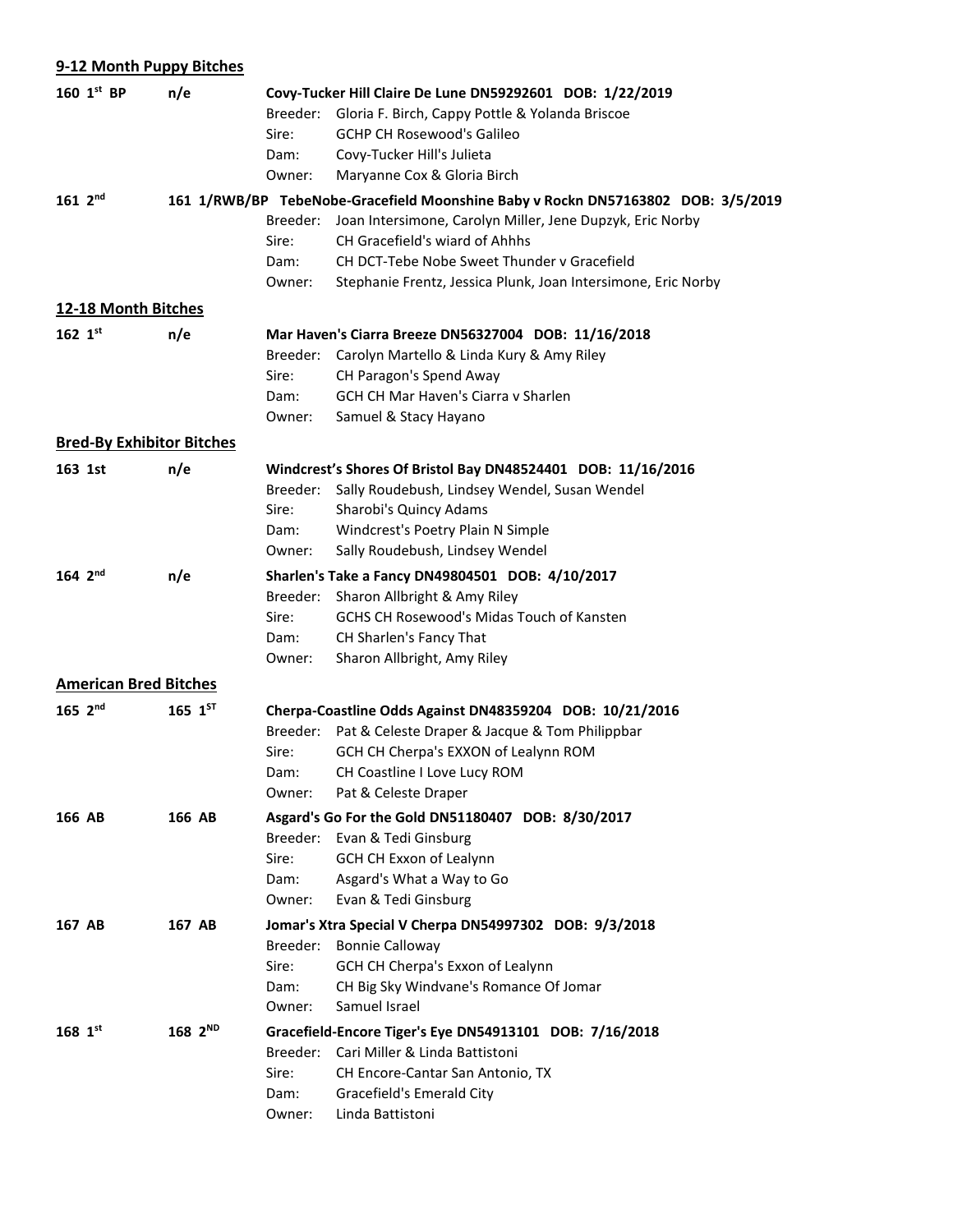# **Open Bitches**

|                 |        |                                                          | 169 1 <sup>st</sup> WB/BOS 169 WB/BOS Cherpa T-Ho's Here's Looking At You DN48502202 DOB: 2/5/2017 |
|-----------------|--------|----------------------------------------------------------|----------------------------------------------------------------------------------------------------|
|                 |        | Breeder:                                                 | Pat & Celeste Draper & Mike Sherman                                                                |
|                 |        | Sire:                                                    | GCH CH Cherpa's EXXON of Lealynn ROM                                                               |
|                 |        | Dam:                                                     | GCH Love is in the air of Sugarcrk Edan ROM                                                        |
| $170 \, 3^{rd}$ | 170 AB |                                                          | Woodside's London Bridge DN54026602 DOB: 10/19/2017                                                |
|                 |        | Breeder:                                                 | Sandy Anderson                                                                                     |
|                 |        | Sire:                                                    | CH Woodside's Maxamillion                                                                          |
|                 |        | Dam:                                                     | CH Woodside's Fergie                                                                               |
|                 |        | Owner:                                                   | Naomi Ebertin & Sandy Anderson                                                                     |
| 171 $2^{nd}$    | n/e    | Jezra's T-Ho Wynott I Got This DN50059710 DOB: 5/28/2017 |                                                                                                    |
|                 |        | Breeder:                                                 | Tami Howard, Tracy Radigan, Channing Sheets                                                        |
|                 |        | Sire:                                                    | <b>GCH CH Kennelwood's Man U Man</b>                                                               |
|                 |        | Dam:                                                     | CH Sharlen's Ask Me If I Care Ca-She                                                               |
|                 |        | Owner:                                                   | Dee Lauffer                                                                                        |

|                       | <b>SUN AM</b> | <b>SUN PM</b> |
|-----------------------|---------------|---------------|
| Winners Bitch         | 169           | 169           |
| Reserve Winners Bitch | 163           | 161           |
| Number of Dogs Shown  | 10            |               |
| Points                |               |               |

## **Veteran Bitches**

| 172 AB               | 172 AB         | GCH Covy Tucker Hill's Mystic Fire DN34726102 DOB: 7/4/2012   |                                                               |
|----------------------|----------------|---------------------------------------------------------------|---------------------------------------------------------------|
|                      |                | Breeder:                                                      | Gloria F. Birch & Cappy Pottle                                |
|                      |                | Sire:                                                         | GCH Rohan's Reward ROM TC CDX RE HT NW1                       |
|                      |                | Dam:                                                          | Covy Tucker Hill's Wildfire II                                |
|                      |                | Owner:                                                        | Kay Springer & William Petterson                              |
| <b>Best of Breed</b> |                |                                                               |                                                               |
| <b>173 SEL</b>       | <b>173 SEL</b> |                                                               | CH Cherpa's Dos Equis (Dog) DN44753601 DOB: 12/31/2015        |
|                      |                | Breeder:                                                      | Pat & Celeste Draper & Mary Ann Imhoff                        |
|                      |                | Sire:                                                         | GCH CH Cherpa's EXXON of Lealynn ROM                          |
|                      |                | Dam:                                                          | CH Cherpa's Camera Ready of Merivern ROM                      |
|                      |                | Owner:                                                        | Dave Lasler & Pat & Celeste Draper                            |
| 174 BOB              | 174 BOB        | CH Covy-Tucker Hill's Compass (Dog) DN46462501 DOB: 5/10/2016 |                                                               |
|                      |                | Breeder:                                                      | Dr Yolanda B Briscoe & Gloria F Birch & Cappy Pottle          |
|                      |                | Sire:                                                         | <b>CH Woodside's Mind Craft</b>                               |
|                      |                | Dam:                                                          | Covy-Tucker Hill's Poinsettia                                 |
|                      |                | Owner:                                                        | Dean Patterson & Cortnie Marie Partner                        |
| 175                  | 175 AB         |                                                               | CH Cherpa's Cheers v Winsome (Bitch) DN48502201 DOB: 2/5/2017 |
|                      |                | Breeder:                                                      | Pat & Celeste Draper & Mike Sherman                           |
|                      |                | Sire:                                                         | GCH CH Cherpa's EXXON of Lealynn ROM                          |
|                      |                | Dam:                                                          | GCH Love is in the air of Sugarcrk Edan ROM                   |
|                      |                | Owner:                                                        | Pat & Celeste Draper & Mike Sherman                           |
| <b>176 SEL</b>       | n/e            |                                                               | CH Sharlen's Kiss My Brass (Bitch) DN50059712 DOB: 5/28/2017  |
|                      |                | Breeder:                                                      | Tami Howard, Tracy Radigan, Channing Sheets                   |
|                      |                | Sire:                                                         | GCH CH Kennelwood's Man U Man                                 |
|                      |                | Dam:                                                          | CH Sharlen's Ask Me If I Care Ca-She                          |
|                      |                | Owner:                                                        | Amy and Darryl Roderick                                       |
|                      |                |                                                               |                                                               |